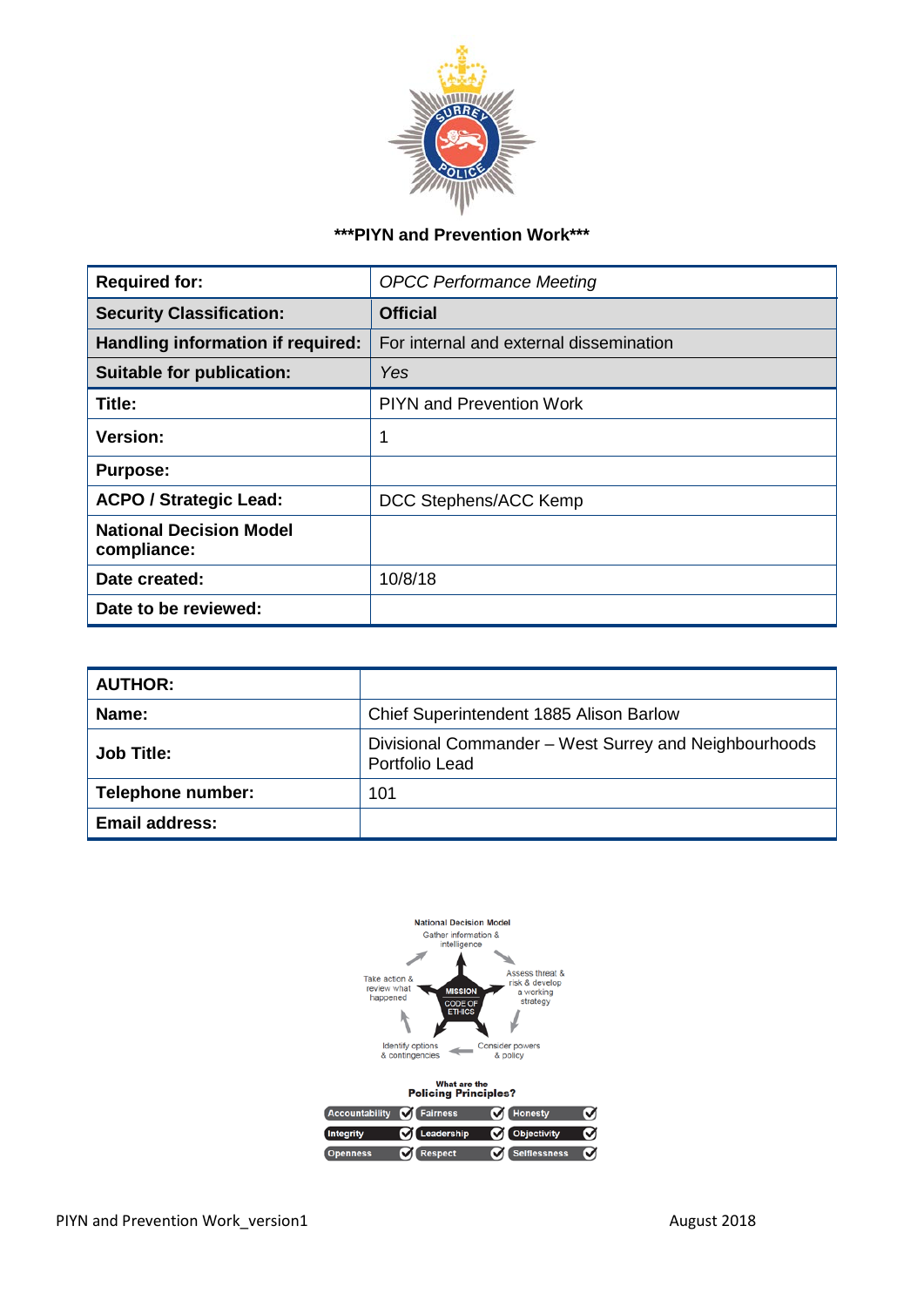## **1. Purpose**

This paper provides an overview of the changes which will take place on 1<sup>st</sup> October 2018 to the existing Policing in Your Neighbourhood (PIYN) model which are intended to reinforce the importance of neighbourhood policing and increase the capacity of teams to focus on problem solving and engagement with the community. The paper also provides commentary on plans to improve Surrey's Prevention and Deterrence (Neighbourhood Policing) activity, one of the priority areas contained within the new Force Management Statement process as introduced by HMICFRS.

## **2. Changes to PIYN**

#### **2.1 Background**

**2.1.2** Since the implementation of PIYN, the role and responsibility of Neighbourhood Inspectors has grown significantly in that they have line management for both Area Policing Team (APT) and Safer Neighbourhood Team (SNT) staff along with key responsibilities for engagement, partnership working, chronic problem solving and performance. This means that they are often stretched and cannot give the amount of focus they would like to their core role. When comparing the workload of the Neighbourhood Inspector with that of the APT (Duty) Inspector, who has no direct line management responsibility (albeit they lead a team of staff during their shift), it is clear that there is a significant imbalance. In addition to the workload imbalance between the two roles there is a need to reinvigorate neighbourhood policing, particularly as demand on policing continues to rise.

**2.1.3** The national picture is also relevant in that the HMICFRS raised concerns in its 2016 Police Effectiveness Report, that local policing had been eroded and that many forces had failed to '*redefine*' neighbourhood policing in the context of reduced budgets and changing demand. Work has begun nationally and locally to address these concerns including the recently introduced national Modernising Neighbourhood Policing Guidelines of which Surrey is one of a number of adopter forces with DCC Stephens as the NPCC Lead.

#### **2.2 New PIYN structure**

**2.2.1** From 1<sup>st</sup> October 2018, to truly embed the ethos of neighbourhood policing, the name of APT (Area Policing Team) will change to NPT (Neighbourhood Policing Team) and with it, relevant titles e.g. APT Inspector becomes NPT Inspector, Superintendent Operations becomes Superintendent Neighbourhoods etc. Perhaps most importantly, in order to emphasise the status and importance of the Neighbourhood Inspector role in setting the tone, direction and priorities of their borough, they will become known as Borough Commanders. They play a significant leadership role in the areas they have responsibility for and are arguably one of the most important roles in the Force. For that reason the title Borough Commander was felt to fit most aptly. [It is worthy of mention that consideration was given to making this role a Chief Inspector post however during consultation on the proposal it was felt that this was not necessary and that a change of their line management commitments and title achieved the same objective].

**2.2.2** In addition to the change of names, line management of NPT staff will move under the NPT Inspector from the Borough Commander allowing the latter the time to concentrate on problem solving in their borough whilst maintaining management of the Safer Neighbourhood Team (SNT) who will become known as the Specialist Neighbourhood Team. Community Safety Teams will remain unchanged. The current and new structure is shown at Appendices A and B.

**2.2.3** A key element of the changes is that NPT staff will retain their existing borough alignment to ensure that they remain locally focussed and do not revert to a response model of policing. They will continue to parade from their existing locations and investigate local crimes and incidents – all that changes is their line management.

**2.2.4** It is felt that these amendments, much of which follows staff feedback following the implementation of PIYN, will be well received internally. External partners who work closely with neighbourhood teams should also see the benefits from having a Borough Commander who has more capacity to deal with local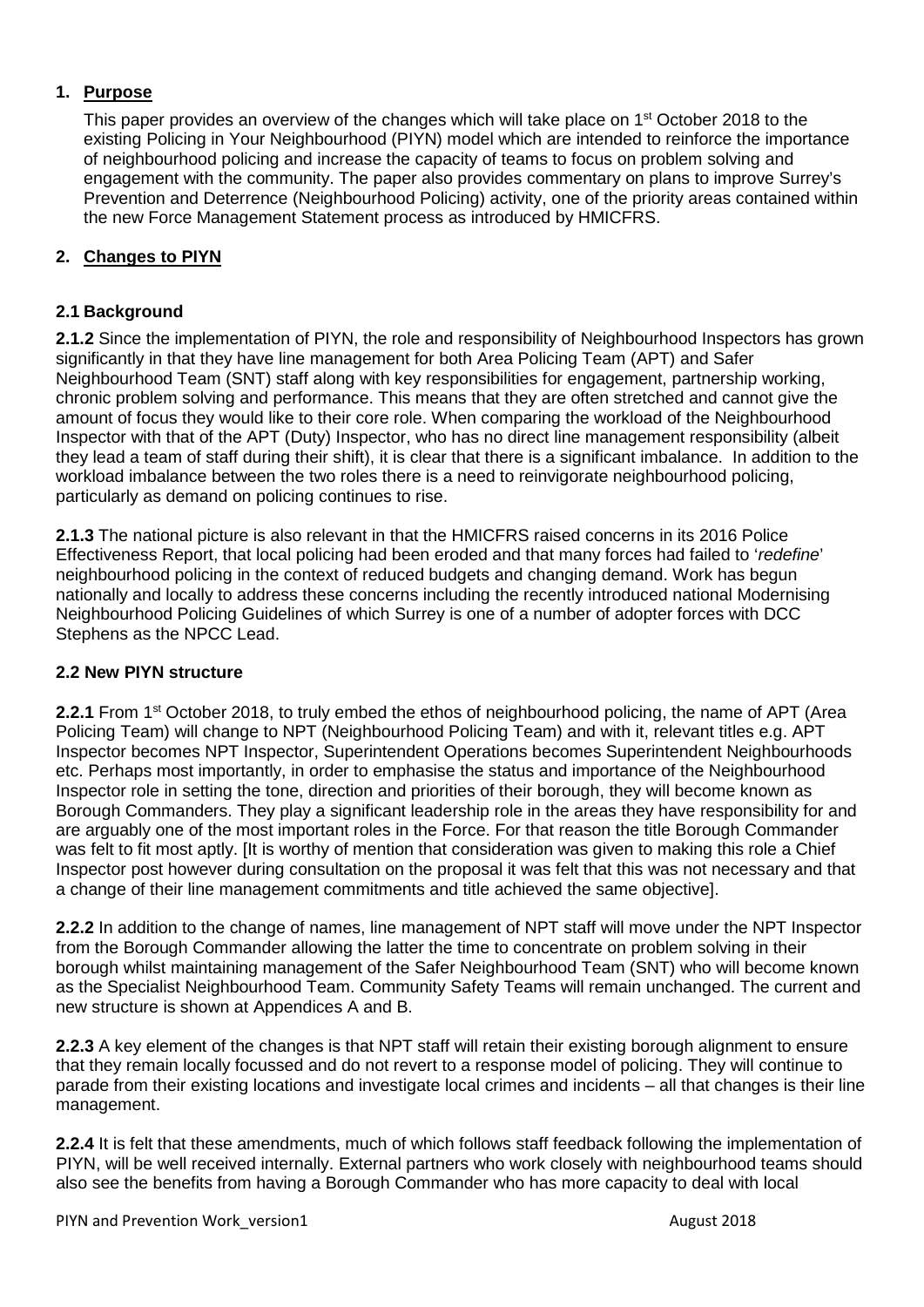priorities and drawn into fewer staffing issues. A communications plan is in place to ensure that all those directly affected by the changes are fully briefed before implementation on  $1<sup>st</sup>$  October 2018.

## **3. Prevention and Deterrence**

## **3.1 Background**

**3.1.1** Surrey has a strong history of neighbourhood policing and we currently have the highest levels of public confidence in policing nationally (latest quarter results from the Crime Survey of England and Wales). That said, the force is not complacent and there is still work to do to address increasing demand on police resources and ensure that we are tackling the issues that matter most and cause the most harm to the public. Recent national work has assisted in this regard.

**3.1.2** HMICFRS's newly introduced Force Management Statements (FMS) include a requirement for forces to describe their prevention, deterrence and community-based activities in order to reduce demand and make the community more confident in the police. The work in completing the FMS along with a baseline readiness assessment of neighbourhood policing (following the release of the national Neighbourhood Policing Guidelines), has assisted in identifying strengths, risks and opportunities to improve. Whilst the Force achieved a grading of "Good" for neighbourhood policing in its HMICFRS 2016 PEEL inspection we have an ambition to move this to "Outstanding" when we are re-inspected in April 2019.

## **3.2 Strengths**

**3.2.1** One of Surrey's strengths in neighbourhood policing is that officers, staff and volunteers have a targeted visible presence with most teams co-located with their Local Authority partners. The Force is built on a solid neighbourhood policing model and there is good evidence across the county of strong partnership working and innovative problem solving.

**3.2.2** Partnership working is demonstrated on each borough through Community Safety Partnerships, Community Harm and Risk Management Meetings and Joint Action Groups etc. which have seen some excellent examples of problem locations and individuals being tackled in a joined up approach. This work is well supported by the OPCC through funding of initiatives such as Joint Enforcement Teams, Youth Engagement Scheme (supporting young people who are at risk of involvement in crime and ASB) and Crimestoppers Fearless project to increase awareness of the risks of CSE, Modern Day Slavery and Drug Related Crime (County Lines).

**3.2.3** Another identified strength is the Force's dedicated ASB team and the ASB enforcement activity which takes place across the county. The Force is widely acknowledged as being very effective in tackling chronic problems through relevant legislation with many examples of vulnerable people being protected from "cuckooing" through property closure orders. Criminal Behaviour Orders are given to the most prolific offenders of ASB.

#### **3.3 Identified gaps/risks**

**3.3.1** Whilst there are many strengths to our prevention and deterrence work, there are also gaps. It is accepted that following the implementation of PIYN that engagement with some of our key communities has been drawn back too far and needs re-igniting. Examples include contact with the schools community and groups such as NHW. Purposeful engagement with secondary schools has never been more important due to the risk of children being criminally exploited or becoming victims of crime (e.g. cyber bullying). Having more meaningful engagement with our communities will assist in identifying local priorities which were highlighted, during our last HMICFRS inspection, to be largely set according to the views of the police and partners alone.

**3.3.2** Improvement is also needed in terms of consistency of approach to problem solving (embedding the O'SARA problem solving model) and sharing of best practice amongst teams. With demand on policing continuing to increase in terms of volume and complexity there is a risk that resources will be drawn into a reactive spiral and away from prevention and proactivity. Effective problem solving is therefore key to addressing this and will feature heavily in the Force's neighbourhood policing action plan.

#### **3.4 Plan to improve and governance**

PIYN and Prevention Work\_version1 and Prevention Work and Prevention Work and Prevention August 2018 **3.4.1** With DCC Stephens as NPCC Lead for Neighbourhood Policing and C/Superintendent Alison Barlow having Force portfolio working to ACC Nev Kemp, there is strong commitment to continue to drive the Force forward in this area of policing. As Surrey Police is one of a number of early adopter forces of the Modernising Neighbourhood Policing Guidelines an action plan will be drawn up against the seven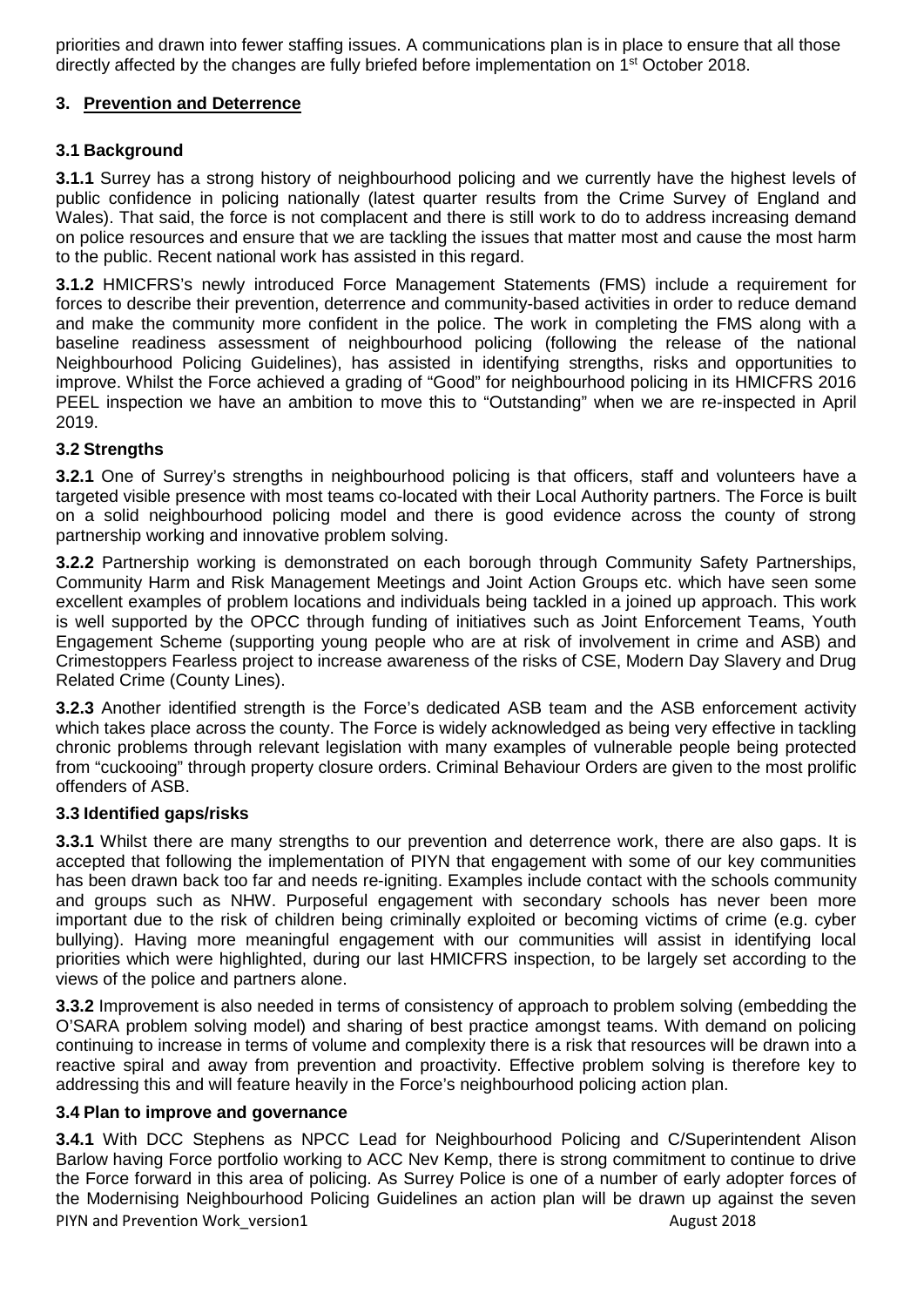areas identified within it to oversee improvement. The seven areas outlined within the Guidelines are: *engaging communities; solving problems; targeting activity; promoting the right culture; building analytical capability; developing officers, staff and volunteers; developing and sharing learning.*

**3.4.2** The recent FMS process and Neighbourhood Policing Guidelines readiness assessment will assist in prioritising where the focus of the Surrey plan needs to be. Governance will be through a bi-monthly Borough Commanders meeting which is chaired by C/Supt Barlow with strategic oversight given by the Local Policing Board chaired by ACC Kemp.

**3.4.3** Examples of work which has already commenced include:

- Neighbourhood profiles to be written for each borough which will provide information on demographics, political structure, key sites and infrastructure, crime types and threats, rural and SOC picture etc. Waverley will be first profile to be written and once approved for content and design will be used as a template for the remaining 10 boroughs. These will be completed by the beginning of December 2018.
- Joint Surrey/Sussex neighbourhood CPD days were held in April 2018 with positive feedback received. Further Surrey specific problem solving CPD days (6 x half day sessions planned) are planned for 12<sup>th</sup>, 13th and 16th November and will include partners.
- Best practice and problem solving is now a standing agenda item at the bi-monthly neighbourhood Inspectors meeting. From the autumn each meeting will give opportunity for two presentations by Borough Commanders on problems/case studies they have worked on to allow teams to share learning. Sharing best practice and innovation is also a standing agenda item at the monthly Local Policing Board.
- Re-engagement with NHW. Neighbourhood inspectors have been tasked to make contact with each of their local Chairs in the next two months to re-establish the relationship with a community which currently has 65k members. The NHW Association attended the August Neighbourhood Inspectors meeting to give a presentation on how NHW is modernising and to discuss the need for a closer working relationship with the Police.
- Renewed engagement with schools. This has already begun and will increase from the autumn term. An example is the Woking Youth Intervention Officer who has been trialling working from the staff room of one of the borough's secondary schools once a week as part of Operation Popcorn (an operation targeting police activity on drug and knife crime in the borough). This visible presence in the school is hoped to increase intelligence flow and provide much needed reassurance to staff and students. This approach will be considered force-wide.
- PCSO role profile to be reviewed to ensure consistency of PCSO taskings across the Force and in preparation for the PCSO apprentice scheme which launches in 2019. A force-wide PCSO forum has been established and an ASB mentoring scheme (overseen by the ASB Manager) is currently being considered for PCSO representatives from each division.
- Force-wide training by the Corporate Communications team on using social media platforms has been rolled out to APT. This is intended to improve the confidence of teams in using social media and provide the opportunity for wider engagement with the community.

## **4 Conclusion[s]**

Surrey was at the forefront of Neighbourhood Policing for many years and whilst neighbourhood policing remains the bedrock of our model the changes to the PIYN model from 1st October, along with ongoing and planned activity as outlined above, will demonstrating our commitment to the public of the importance we continue to place on neighbourhood policing as a Force. We aspire to be "outstanding" in this area and through better engagement with our communities, effective problem solving and sharing of best practice amongst teams there is no reason why we cannot achieve this.

#### **5 Decision[s] Required**

**5.1** None, this paper is for information only.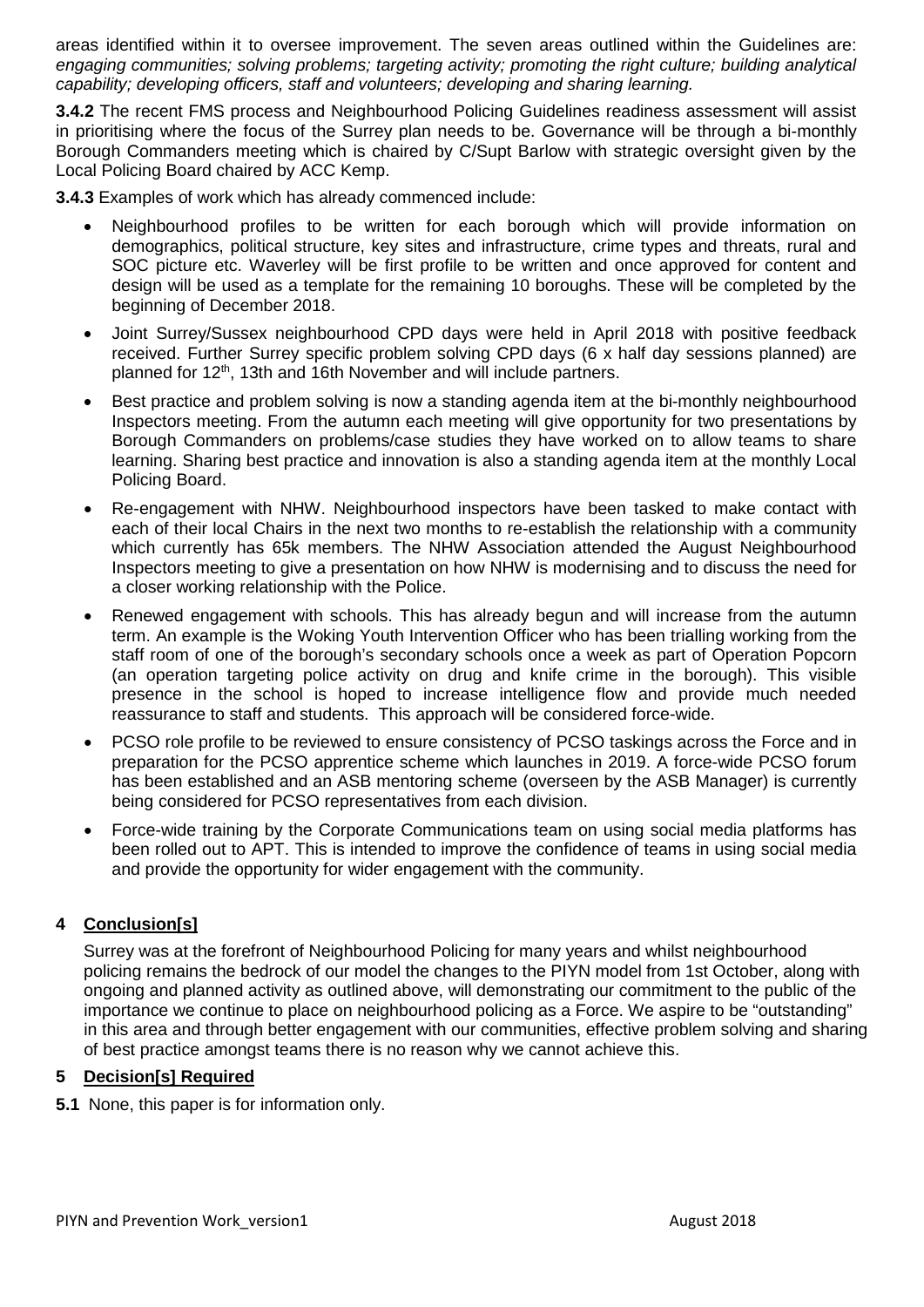